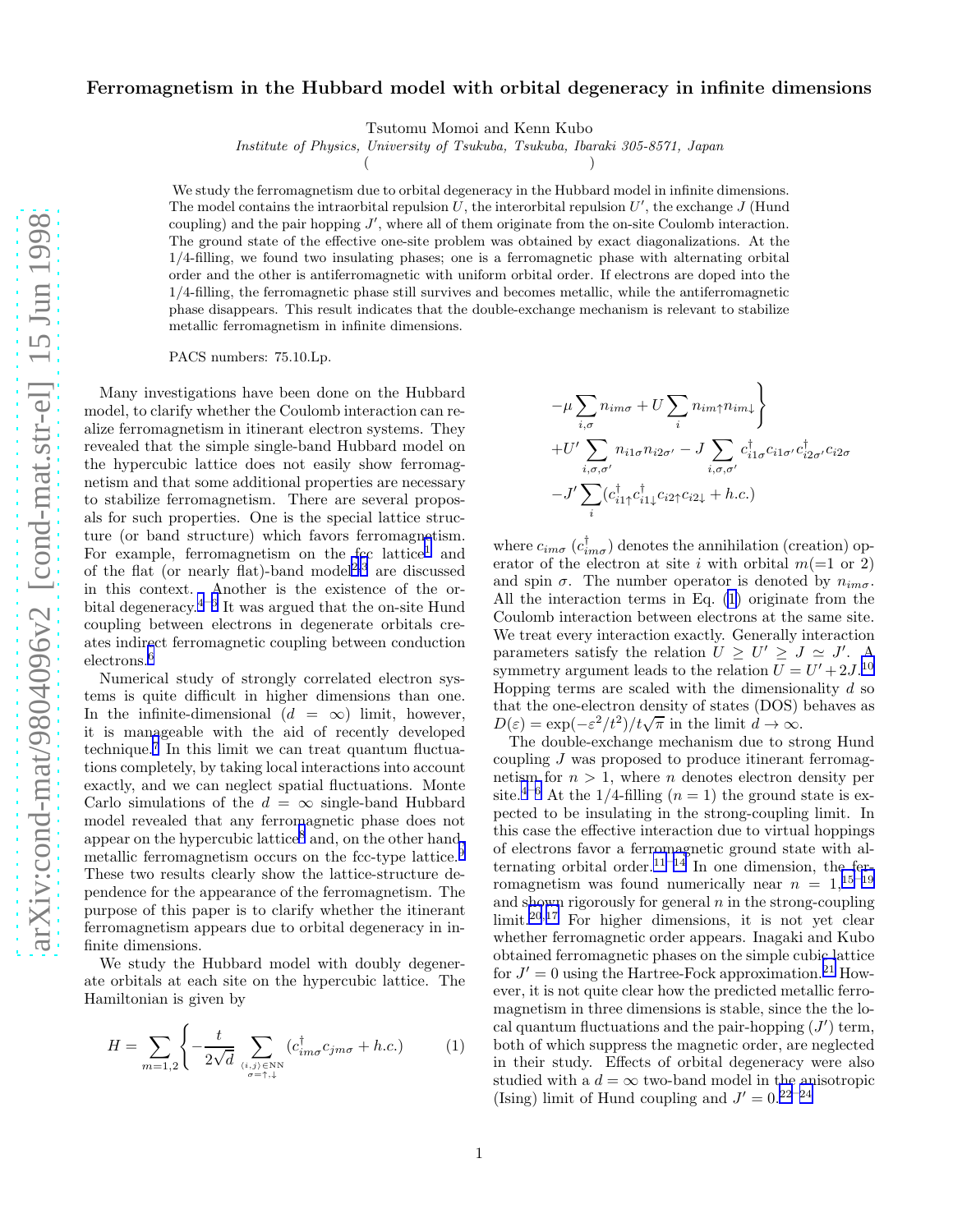In this paper we study the model [\(1](#page-0-0)) in infinite dimensions near the quarter filling. We present the one-site effective action of the model [\(1](#page-0-0)) and study the ground-state properties using the exact diagonalization method. We found a metallic ferromagnetic phase for electron doped cases, e.g.  $n = 1.2$ , which indicates that the doubleexchange mechanism can stabilize ferromagnetism in infinite dimensions. At the  $1/4$ -filling, the ground state shows a metal-insulator transition at a finite parameter U. A phase diagram with both ferromagnetic and antiferromagnetic phases is obtained for  $n = 1$ . The phase diagram is consistent with a mean-field theory based on the perturbational treatment from the strong-coupling limit.

To derive the one-site effective action of the present model, we employ the cavity method.<sup>[7](#page-3-0)</sup> Taking the trace for all degrees of freedom except for those on site 0, we obtain the effective action,

$$
\exp[-S_{\text{eff}}(c_{0m\sigma}^{\dagger}, c_{0m\sigma})] \equiv \frac{Z_{\text{eff}}}{Z} \int \prod_{\substack{i \neq 0 \\ m,\sigma}} Dc_{im\sigma}^{\dagger} Dc_{im\sigma} e^{-S},\tag{2}
$$

where the partition function of the model is written as a functional integral over Grassman variables. Generally,  $S_{\text{eff}}$  is an infinite series of multiples of Grassman variables at various times. In the  $d = \infty$  limit, the action becomes quite simple as

$$
S_{\text{eff}} = -\beta \sum_{\substack{m=1,2 \ \sigma=\uparrow,\downarrow}} \sum_{\omega_n} c_{0m\sigma}^{\dagger} (i\omega_n) \mathcal{G}_{0m\sigma}^{-1} (i\omega_n) c_{0m\sigma} (i\omega_n)
$$

$$
+ \int_0^\beta d\tau H_{\text{int}}(c_{0m\sigma}^{\dagger}(\tau), c_{0m\sigma}(\tau)), \tag{3}
$$

where  $H_{\text{int}}$  denotes the local interaction on the site 0, and  $\mathcal{G}_{0m\sigma}$  satisfies the relation

$$
\mathcal{G}_{0m\sigma}(i\omega_n) = [G_{m\sigma}(i\omega_n)^{-1} + \Sigma_{m\sigma}(i\omega_n)]^{-1}.
$$
 (4)

To derive Eqs. (3) and (4), we have used the facts that the self-energy is independent of momentum and that  $\langle c_i^{\dagger} c_j \rangle \sim (1/\sqrt{d})^{|i-j|}$ , which applies for large d.

Here we briefly explain the method for calculating the ground state. This one-site effective action can be approximated by the following two-channel impurity model:

$$
H = \sum_{\substack{m=1,2\\ \sigma=\uparrow,\downarrow}} \left\{ \sum_{p=2,n_s} \varepsilon_{pm\sigma} a_{pm\sigma}^{\dagger} a_{pm\sigma} - \mu c_{m\sigma}^{\dagger} c_{m\sigma} \right. \tag{5}
$$

$$
+ \sum_{p=2,n_s} V_{pm\sigma} (a_{pm\sigma}^{\dagger} c_{m\sigma} + h.c.) \right\}
$$

$$
+ U \sum_{m} n_{m\uparrow} n_{m\downarrow} + U' \sum_{\sigma,\sigma'} n_{1\sigma} n_{2\sigma'}
$$

$$
- J \sum_{\sigma,\sigma'} c_{1\sigma}^{\dagger} c_{1\sigma'} c_{2\sigma'}^{\dagger} c_{2\sigma} - J' (c_{1\uparrow}^{\dagger} c_{1\downarrow}^{\dagger} c_{2\uparrow} c_{2\downarrow} + h.c.),
$$

where  $a_{pm\sigma}$  ( $c_{m\sigma}$ ) denotes the annihilation operator of the conduction (impurity) electron with channel  $m$  and spin  $\sigma$ . The effective action of the impurity site has the same form as Eq. (3) with

$$
\mathcal{G}_{m\sigma}^{\text{imp}}(i\omega_n) = \left[i\omega_n + \mu - \sum_{p=2, n_s} \frac{V_{pm\sigma}^2}{i\omega_n - \varepsilon_{pm\sigma}}\right]^{-1} \tag{6}
$$

instead of  $\mathcal{G}_{0m\sigma}(i\omega_n)$ . Conduction electrons have  $n_s - 1$ orbitals. The effective action (3) can be well approximated with the impurity model  $(5)$ , if we increase  $n_s$ and select the most suitable parameters  $(\varepsilon_{pm\sigma}, V_{pm\sigma})$  so that  $\mathcal{G}_{m\sigma}^{\text{imp}}$  satisfies the self-consistency condition (4). We numerically diagonalize the impurity model (5) with the Lanczos method and obtain the ground state under the self-consistency condition (4). It has been shown that this method works well and the ground state can be accurately described even with small number  $n_s = 5$  or 6.[7](#page-3-0) In spatially uniform ground states the Green function is related to the self-energy with  $G_{m\sigma}(\mathbf{k}, i\omega_n)^{-1} =$  $(G_0)^{-1}$  –  $\Sigma - \varepsilon_k$ , where  $G_0 = 1/(i\omega_n + \mu)$  and  $\varepsilon_k =$  $d^{-1/2} \sum_{\mu=1}^{d} \cos k_{\mu}$ . We also consider states with twosublattice structures. The Green function from  $l$  sublattice to  $l'$  sublattice,  $G_{m\sigma}^{ll'}(\mathbf{k}, i\omega_n)$ , has the form

$$
\left(\begin{array}{cc} (G_0)^{-1} - \Sigma^A & -\varepsilon_k \\ -\varepsilon_k & (G_0)^{-1} - \Sigma^B \end{array}\right)^{-1}.
$$
 (7)

We have two effective actions for two sublattices. The self-consistency condition is unchanged as  $\mathcal{G}_{0m\sigma}^{l}(i\omega_n)$  =  $[G_{m\sigma}^{ll}(i\omega_n)^{-1}+\Sigma_m^l(i\omega_n)]^{-1}$ , where  $\mathcal{G}_{0m\sigma}^l(i\omega_n)$  denotes the dynamical mean field applied to the sublattice l.

We study the ground states at the fillings  $n = 1, 1.2$ , and 0.8, controlling the chemical potential. Parameters are set as  $U = U' + 2J$  and  $J = J'$ . Both spatially uniform states and those with the two-sublattice structure are considered. Numerical calculations were done for  $n_s = 5$  or  $n_s = 6$ . We mostly studied the system with  $n_s = 5$  and confirmed phase boundaries using the system with  $n_s = 6$ . We found that  $n_s$  dependence of the ground state is small and the phase diagrams are the same between the cases  $n_s = 5$  and 6.

For the 1/4-filling, we found three ground-state phases, i.e., paramagnetic, ferromagnetic, and antiferromagnetic ones. We obtained the phase diagram shown in Fig. [1](#page-2-0). Though  $J$  will be positive in real systems, we consider both positive and negative J to clarify the effects of Hund coupling. Near the phase boundary, two (or three) solutions coexist and their energies cross over. We selected the ground state comparing the energies and determined the phase diagram.

For a wide parameter region, we found a ferromagnetic phase. This state has an orbital super-lattice structure. The pseudospin  $\tau_i^z = \sum_{\sigma} (n_{i1\sigma} - n_{i2\sigma})/2$ , which represents the orbital degree of freedom, is antiferromagnetically ordered. In this phase the compressibility,  $dn/d\mu$ , is always vanishing and hence the ground state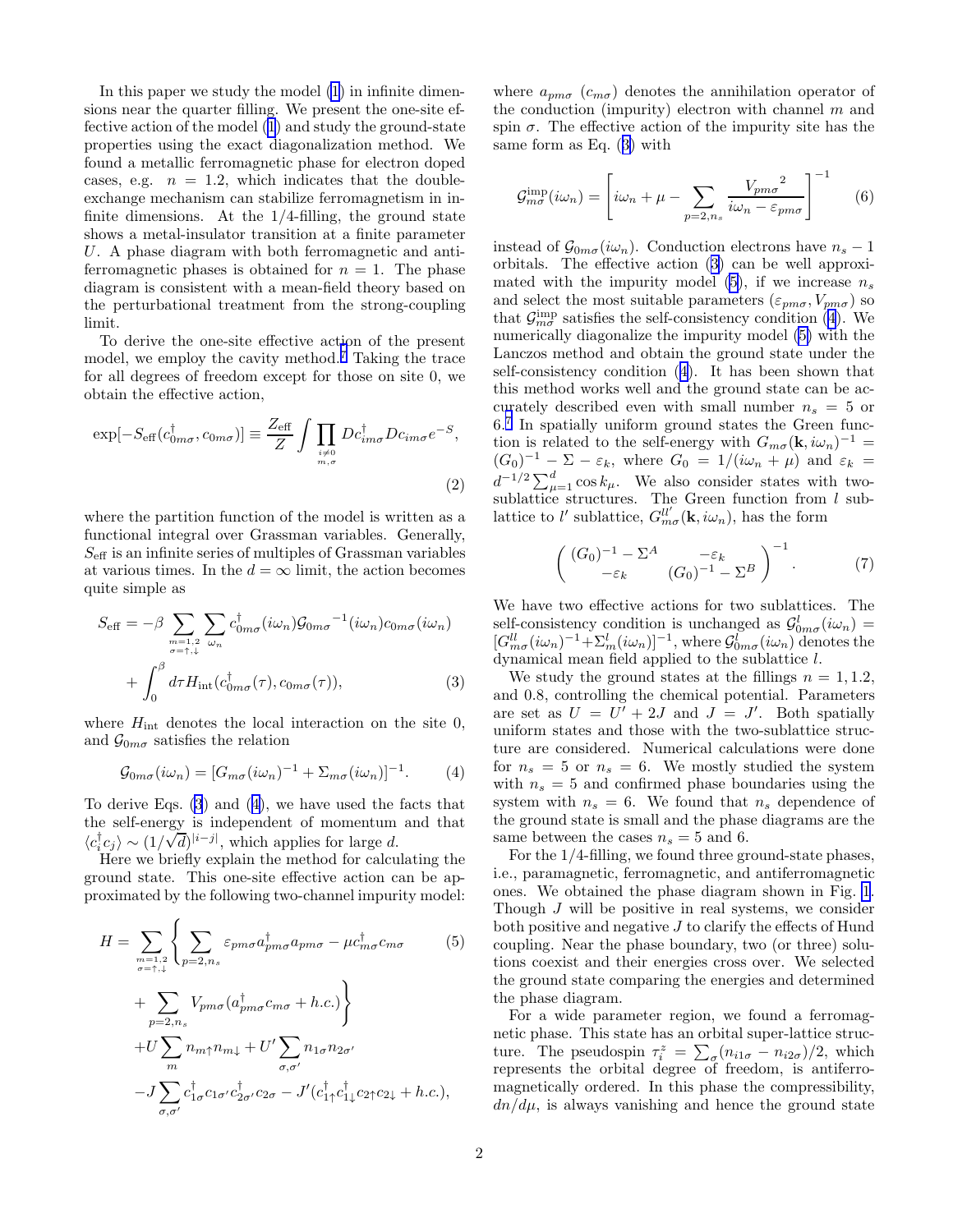<span id="page-2-0"></span>

FIG. 1. Magnetic phase diagram at the  $1/4$ -filling  $(n = 1)$ . Parameters are fixed as  $U = U' + 2J$  and  $J = J'$ .

is insulating (See Fig. 2). Thus magnetic transition and metal-insulator transition occur at the same coupling parameter. The magnetization is hardly reduced from the full polarization. For example, the magnetization per site(=  $N_e$ ) is  $\langle M \rangle/N_e = 0.5000$  for  $U = 18, U' = 10$  and  $J = 4$ , where  $N_e$  denotes the number of electrons. Rigorously speaking the spins cannot be fully polarized in the  $d \rightarrow \infty$  limit because of the Gaussian DOS.<sup>[25](#page-3-0)</sup> Since the reduction is too small, it is invisible within accuracy of the present calculation.

Another insulating phase appears for negative J. In this phase the ground state has antiferromagnetic longrange order and also uniform orbital order. The sublattice magnetization per site is very close to 1/2.

The phase boundaries of the above two phases are well understood in terms of the effective Hamiltonian in the strong-coupling limit. We start from the ground states in the atomic limit  $(t = 0)$  and treat the hopping term as a perturbation.[12](#page-3-0) Then the second-order perturbation leads to the following effective Hamiltonian for spin operators  $S_i$  and pseudospin operators  $\tau_i^{12}$  $\tau_i^{12}$  $\tau_i^{12}$ :

$$
H_{\text{eff}} = -\frac{t^2}{2d} \sum_{\langle i,j \rangle} \left[ \frac{4U}{U^2 - J'^2} \left( \frac{1}{4} + \tau_i^z \tau_j^z \right) \left( \frac{1}{4} - \mathbf{S}_i \cdot \mathbf{S}_j \right) \right] \tag{8}
$$
  

$$
-\frac{2J'}{U^2 - J'^2} (\tau_i^- \tau_j^- + \tau_i^+ \tau_j^+) \left( \frac{1}{4} - \mathbf{S}_i \cdot \mathbf{S}_j \right)
$$
  

$$
+\frac{2U'}{U'^2 - J^2} \left\{ \frac{1}{4} - \tau_i^z \tau_j^z - 2(\tau_i \cdot \tau_j - \tau_i^z \tau_j^z) \left( \frac{1}{4} + \mathbf{S}_i \cdot \mathbf{S}_j \right) \right\}
$$
  

$$
+\frac{2J}{U'^2 - J^2} \left\{ \tau_i^z \tau_j^z - \tau_i \cdot \tau_j + 2 \left( \frac{1}{4} - \tau_i^z \tau_j^z \right) \left( \frac{1}{4} + \mathbf{S}_i \cdot \mathbf{S}_j \right) \right\} \right].
$$

Clearly, spin interactions have  $SO(3)$  symmetry and, under the conditions  $U = U' + 2J$  and  $J = J'$ , pseudospin interactions also have  $SO(2)$  rotational symmetry



FIG. 2. Chemical potential dependence of the electron density at the parameters  $U = 18$ ,  $U^{\prime} = 10$  and  $J = J' = 4$ . Magnetic order of each state is written by FM, P, FI and AFI. FM and P denote ferromagnetic and paramagnetic metal, respectively. FI means ferromagnetic insulator with alternating orbital order and AFI denotes antiferromagnetic insulator with no orbital order.

about the y-axis. The derivation of Eq.  $(8)$  is valid for  $-U'/3 < J < U'$ , where intermediate states have higher energy than the unperturbed ground states. The perfect ferromagnetic state with perfect antiferromagnetic pseudospin order has the energy  $-t^2/(2U'-2J)$  per site, while that of the Néel state with perfect ferromagnetic pseudospin order is  $-t^2U/(2U^2-2J^2)$ . Thus the ferromagnetic state has a lower energy for  $0 < J < U'$  and the antiferromagnetic state is lower for  $-U'/3 < J < 0$ . We see in Fig. 1 that the phase boundaries are close to the three lines,  $J = -U'/3$ ,  $J = 0$  and  $J = U'$ . The present result reflects the fact that the mean-field theory is exact in infinite-dimensional localized spin models.

In order to examine the effects of electron doping to the ordered states at the 1/4-filling, we studied the case with  $n = 1.2$ . At this filling we obtained two metallic phases, both of which are spatially uniform, i.e. the ferromagnetic phase and the paramagnetic one (see Fig. [3](#page-3-0)). We could not find any antiferromagnetic phase at this filling. The transition from the paramagnetic phase to the ferromagnetic one is of first order. Both ferromagnetic and paramagnetic states exist as solutions of the self-consistency equations in a region close to the phase boundary and their energies cross over at the phase boundary.

The ferromagnetic state is metallic, since it has finite compressibility (Fig. 2), and it has no orbital ordering. The reduction of magnetization is larger than the insulating ferromagnet at the 1/4-filling. For example,  $\langle M \rangle / N_e = 0.341$  for  $U = 18$ ,  $U' = 10$ , and  $J = 4$  at  $n = 1.2$ . The area of the ferromagnetic phase is reduced in the phase diagram compared to that of the insulating ferromagnetic phase at the 1/4-filling. On the other